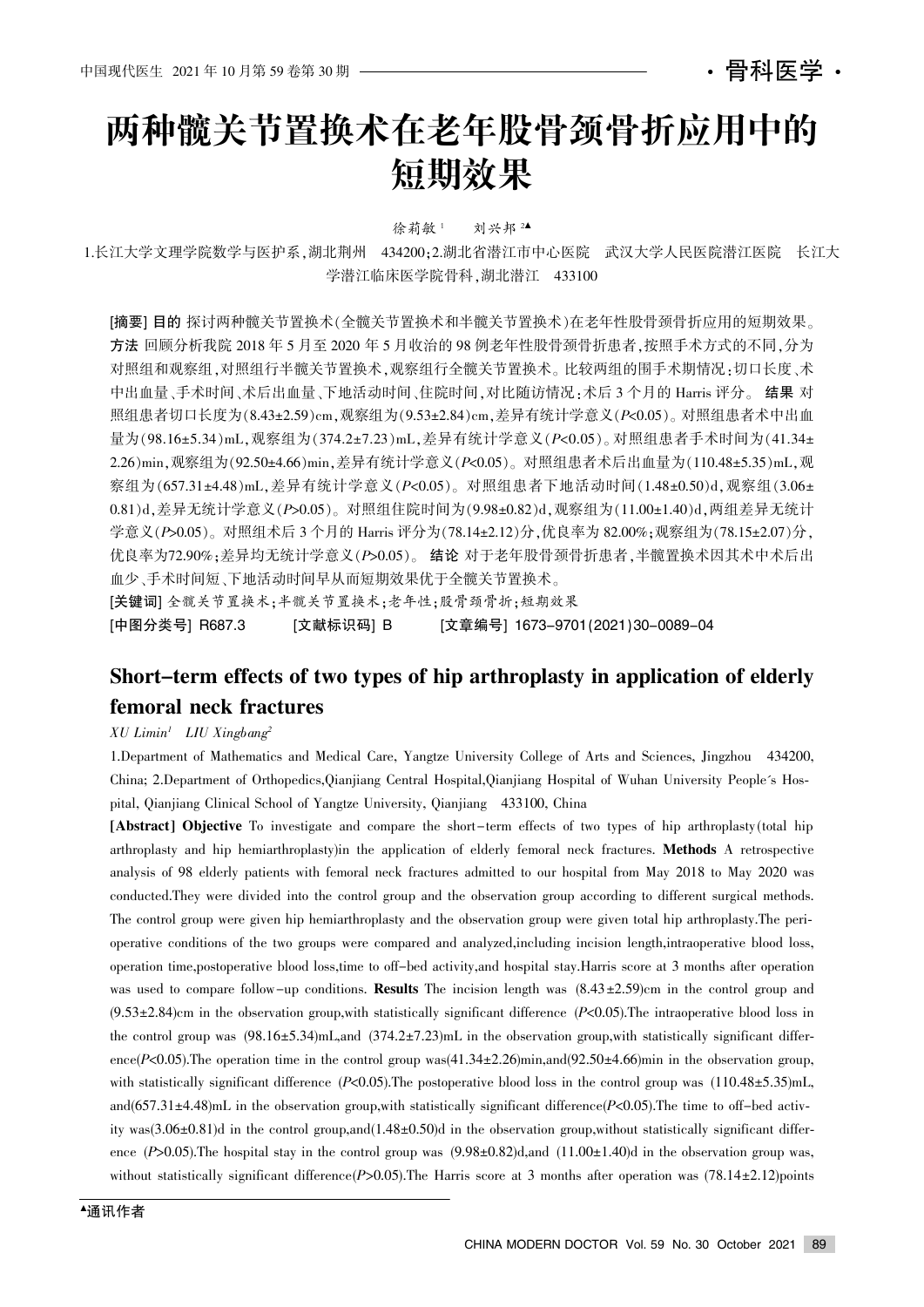in the control group, with an excellent and good rate of  $82.00\%$ , and  $78.15\pm2.07$  in the observation group, with an excellent and good rate of 72.90%, without statistically significant differences( $P>0.05$ ). Conclusion Elderly patients with femoral neck fractures usually have poor general conditions.Hip hemiarthroplasty has less intraoperative blood loss, shorter operation time and earlier time to off-bed activity, which is better than total hip replacement.Hip hemiarthroplasty has better short-term effect than total hip replacement.

[Key words] Total hip arthroplasty;Hip hemiarthroplasty;Elderly;Femoral neck fracture;Short-term effect

随着中国进入老年化社会,老年患者特别是高龄 患者逐渐增多。髋部骨折对于人体的伤害较大,最常见 的是股骨颈骨折,且后者发病率呈逐渐增长的趋势<sup>[1-6]</sup>。 股骨颈因为部位特殊,骨折后股骨头游离,缺乏血供, 坏死率很高,保守治疗往往无效,手术治疗包括空心 螺钉内固定术、全髋关节置换术和 空心螺钉内固定术,因为术后不能尽早的恢复下地活 动,患者的身体机能恢复不够,经常会引起各种并发 症,如压疮、坠积性肺炎、深静脉血栓等,使患者直接 死亡<sup>n</sup>。髋关节置换术包括全髋关节置换术和半髋关 节置换术,可以尽早的让患者下地活动,减少骨折的 并发症,提高患者的生活质量。全髋关节置换术和半 髋关节置换术,在手术时间、出血量、术后髋关节功能 的恢复上均有所不同,本研究回顾性比较全髋关节置 换术和半髋关节置换术在老年股骨颈骨折应用的短 期效果,现报道如下。

#### 1 资料与方法

#### 1.1 一般资料

选取 2018 年 5 月至 2020 年 5 月收治的 98 例股 骨颈骨折老年患者(年龄>65岁)进行研究,根据安装 半髋关节置换术和全髋关节置换术分为两组,半髋关 节置换术组为对照组,全髋关节置换术组为观察组, 其中对照组 50 例, 观察组 48 例。对照组中, 女 28 例, 男 22 例:年龄 70~89 岁,平均(75.92±4.51)岁。观察组 中,女 27 例,男 21 例;年龄 70~91 岁,平均(76.29± 5.13)岁。两组患者一般资料比较,差异无统计学意义 (P>0.05),具有可比性。见表 1。所有患者均签署医院医 学伦理学知情同意书,通过医院医学伦理委员会批准。 1.2 方法

术前准备:两组患者均进行了常规的检查,包括 心电图、胸部 CT、颅脑 CT、特别是下肢深静脉彩超排 除血栓。对照组和观察组均选用生物性假体。

1.2.1 对照组手术过程 对照组采用半髋(人工双动股 骨头)置换术治疗。大部分患者采用椎管内麻醉(硬膜 外麻醉或者蛛网膜下腔麻醉),少部分患者采用神经 阻滞麻醉。患者均采用健侧卧位,手术入路均采用了 后外侧入路。手术中逐层切开各层组织,暴露关节囊,予 以 T 形切开, 小转子上 0.5 cm 截骨, 取出股骨头<sup>[8-10]</sup>。 患者直接处理股骨端,予以置入股骨柄假体,安装双 动球头,复位股骨头。缝合各层组织,置入引流管,切 口周围注入布比卡因镇痛。

1.2.2 观察组手术过程 观察组采用全髋关节置换术。 麻醉采用椎管内麻醉或神经阻滞麻醉。侧卧位进行手 术,手术入路为后外侧入路。先处理髋臼,安装髋臼假 体和内衬。再处理股骨端,安装假体柄和球头,复位髋 关节。缝合后给予局部镇痛处理。

#### 1.3 观察指标

1.3.1 围手术期指标 包括切口长度、手术时间、术中 出血量、术后曲血量、术后下地时间、住院周期[11]。

1.3.2 随访指标 髋关节功能: 通过 Harris 髋关节功能 评分[12]量表进行评估,量表内容有 4 项,包括疼痛(44 分)、功能(47分)、关节活动(5分)、畸形(4分)。满分 100 分:优:90 分<评分≤100 分:良:81 分≤评分≤90 分;可:71 分≤评分≤80 分;差:评分≤70 分。优良 率=(优+良)/总例数×100%。

1.4 统计学方法

对数据进行统计学分析, 采用 SPSS 22.0 处理数据。 计量资料采用 t 检验, 以均数±标准差(x±s)表示;计 数资料用 $[n(\%)]$ 表示,采用  $\chi^2$  检验。 $P$ <0.05 为差异有 统计学意义。

#### 2 结果

2.1 两组围手术期指标的比较

对照组患者切口长度(8.43±2.59)cm,观察组(9.53±  $2.84$ )cm, 差异具统计学意义 $(P< 0.05)$ 。对照组患者术

| 组别           | n  | 年龄 $(x \pm s, \overline{y})$ | 性别分布(男/女) | 合并高血压病[n(%)] | 合并糖尿病[n(%)] | 合并陈旧性脑梗死[n(%)] | 合并冠心病[n(%)] |
|--------------|----|------------------------------|-----------|--------------|-------------|----------------|-------------|
| 对照组          | 50 | $75.92 \pm 4.51$             | 28/22     | 30(60.00)    | 33(66.00)   | 32(64.00)      | 27(54.00)   |
| 观察组          | 48 | $76.29 \pm 5.13$             | 27/21     | 30(62.50)    | 29(60.42)   | 31(64.58)      | 30(62.50)   |
| $t/\chi^2$ 值 |    | 0.381                        | 0.001     | 0.064        | 0.328       | 0.004          | 0.727       |
| $P$ 值        |    | 0.704                        | 0.980     | 0.800        | 0.567       | 0.921          | 0.394       |

#### 表 1 两组患者一般资料比较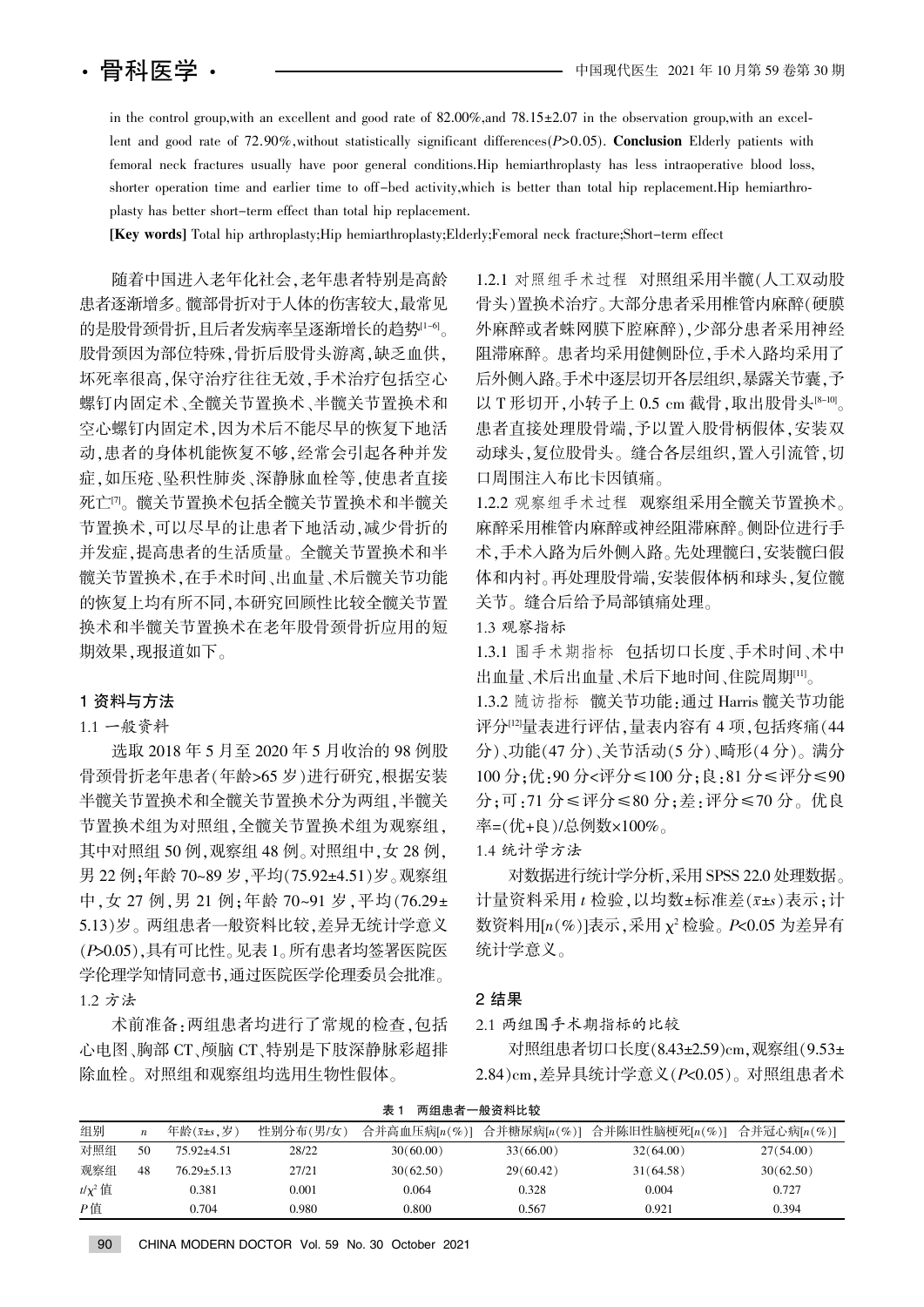

| 两组围术期指标比较(x+s)<br>表 2 |                  |                 |                  |                               |                   |                 |                  |
|-----------------------|------------------|-----------------|------------------|-------------------------------|-------------------|-----------------|------------------|
| 组别                    | $\boldsymbol{n}$ | 切口长度(cm)        | 手术时间(min)        | 术中出血量(mL) 术后出血量(mL) 术后下地时间(d) |                   |                 | 住院周期(d)          |
| 对照组                   | 50               | $8.43 \pm 2.59$ | $41.34 \pm 2.26$ | $98.16 \pm 5.34$              | $110.48 \pm 5.35$ | $1.48 \pm 0.50$ | $9.98 \pm 0.82$  |
| 观察组                   | 48               | $9.53 \pm 2.84$ | $92.50 \pm 4.66$ | $374.2 \pm 7.23$              | $657.31 \pm 4.48$ | $3.06 \pm 0.81$ | $11.00 \pm 1.40$ |
| $t$ 值                 |                  | 20.131          | 68.740           | 214.451                       | 547.092           | 11.561          | 4.382            |
| $P$ 值                 |                  | 0.000           | 0.000            | 0.000                         | 0.000             | 0.000           | 0.000            |
|                       |                  |                 | 表 3              | 两组随访指标比较                      |                   |                 |                  |
| 组别                    | $\boldsymbol{n}$ | 优               |                  | 良                             | 可                 | 差               | 优良率(%)           |
| 对照组                   | 50               | 27              |                  | 14                            | 7                 | $\overline{2}$  | 82.00            |
| 观察组                   | 48               | 21              |                  | 14                            | 12                |                 | 72.90            |
| $\chi^2$ 值            |                  |                 |                  |                               |                   |                 | 2.382            |
| P值                    |                  |                 |                  |                               |                   |                 | 0.497            |

中出血量(98.16±5.34)ml,观察组(374.2±7.23)ml,差 异具有统计学意义(P<0.05)。对照组患者手术时间 (41.34±2.26)min, 观察组(92.50±4.66)min, 差异有统 计学意义 $(P<0.05)$ 。对照组患者术后出血量 $(110.48 \pm$ 5.35)mL,观察组(657.31±4.48)mL,差异有统计学意  $\chi$ (P<0.05)。对照组患者下地活动时间(1.48±0.50)d, 观察组(3.06±0.81)d. 差异无统计学意义(P>0.05)。对 照组住院时间(9.98±0.82)d,观察组为(11.00±1.40)d, 差异无统计学意义 ( $P > 0.05$ )。见表 2。

2.2 两组随访指标比较

对照组术后 3 个月的 Harris 评分为(78.14±2.12)分, 优良率为 82.00%;观察组为(78.15±2.07)分,优良率为 72.90%; 差异均无统计学意义 (P>0.05)。见表 3~4。

表 4 两组 Harris 评分比较 $(x \pm s, \hat{y})$ 

| 组别    | $\boldsymbol{n}$ | Harris 评分        |
|-------|------------------|------------------|
| 对照组   | 50               | $78.14 \pm 2.12$ |
| 观察组   | 48               | $78.15 \pm 2.07$ |
| $t$ 值 |                  | 0.014            |
| P值    |                  | 0.989            |

#### 3 讨论

髋关节置换术广泛应用于髋部骨折,尤其是老年 性股骨颈骨折。股骨颈骨折容易发生股骨头坏死,特 别是老年人股骨头的血供更差,保守治疗和空心螺钉 内固定术治疗之后均容易发生股骨头坏死,需二期手 术行髋关节置换术,所以髋关节置换术是老年性股骨 颈骨折患者的比较合适的选择[13]。髋关节置换术包括 全髋关节置换术和半髋关节置换术 也称为人工股骨头置换术。两种手术方式都能改善髋 关节功能,让患者早日下地行走,尽早恢复生活自理 能力,减少卧床时间,减少骨折并发症的发生,进而提 高患者生活质量,提高患者的生存率。

全髋关节置换术和半髋关节置换术有所区别,主 要是全髋关节置换术多了一个髋臼假体置入的过程。

既往研究发现,髋臼假体和内衬的置入能够避免髋臼 软骨和人工股骨头的接触,进而增加髋关节稳定性并 解决髋部疼痛和髋臼磨损的问题,再次行手术翻修的 几率低, 功能恢复效果不错[13]。但是因为处理髋臼端, 故而手术时间延长,全髋关节置换组的平均手术时间 为(92.50±4.66)min, 半髋关节置换组的手术时间为 (41.34±2.26)min,全髋关节置换组手术时间为半髋关 节置换组的2 倍多。同时由于处理髋臼需要切除髋臼 周围的关节囊、磨锉软骨,所以软骨面渗血较多。全髋 关节置换组的术中出血为(374.2±7.23)mL,半髋关节 置换组为(98.16±5.34)mL,全髋关节置换组的术中出 血量远大于半髋关节置换组。另外,全髋关节置换组 手术之后的隐性渗血较多,达到(657.31±4.48)mL,远 多于半髋关节置换组的术后出血量(110.48±5.35)mL。 现在大多使用的双动头人工股骨头置换术节省了髋 臼假体置入的过程,也避免了髋臼软骨磨锉的过程, 手术中出血很少,手术之后因为没有髋臼软骨磨锉后 的隐性失血,术后出血量也很小。不管是术中还是术后, 均不会对患者造成严重的身体损伤[14-15]。半髋关节置 换组的患者术后,因为全身状况恢复良好,生理心理 的创伤相对较小, 术后 1.48 d 即可下床活动, 较早恢 复生活自理能力,减少卧床时间,降低深静脉血栓、肺 部感染等并发症的发生几率,而全髋关节置换组患者 的下地时间为 3.06 d. 远迟于半髋关节置换组患者。 手术时间短, 手术创伤创伤小, 平均 9.98 d 后半髋置 换组患者可达到出院标准,短于全髋关节置换组的 11 d。这对于缩短住院周期、节省住院费用非常有利。

本研究着眼于髋关节置换术后的短期效果分析。 选取的研究对象均是69岁以上高龄的患者,多合并 内科疾病且内科疾病往往不止一种。合并高血压 病、糖尿病、陈旧性脑梗死、冠心病的患者占比均超过 50%,对于此类患者,如何快速有效的康复、减少术中 术后的损伤,成为治疗过程中首先需要考虑的问题。 这个年龄的患者,可能不存在二期手术翻修关节的机